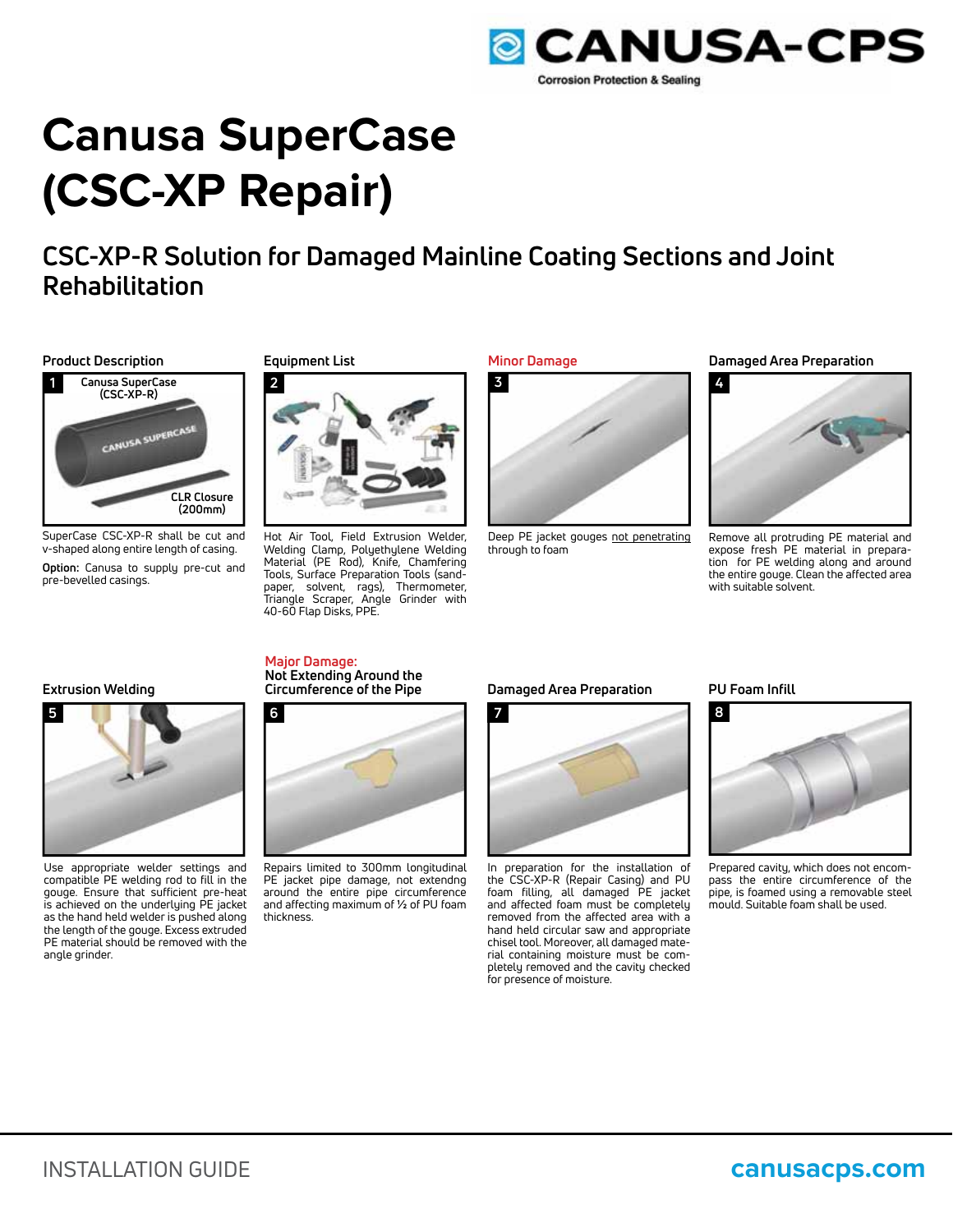#### **PU Foam Inspection**



Once the foam cures, the mould is removed and foam inspected. Proceed to step 12.

#### **Major Damage: Extending Around the Circumference of the Pipe**



Repairs limited to 450mm longitudinal PE jacket pipe damage, extending (up to) around the entire pipe circumference and affecting entire depth of PU foam. (Repairs to corrosion protection layer are not included in this repair guide.)

#### **Major Damage: Damaged Joint Casing**



Joint casing replacement (rehabilition work)

#### **Cutback & Surface Preparation**



Carefully remove all damage PE jacket and/or the entire damaged joint casing and all damaged PU foam by using suitable circular saw and chisels. Restore the corrosion protective coating as required and any other connection across the joint (ex. heat tracing lines, alarm systems, etc.). Ensure the PE jacket adjacent to the newly created "joint cavity" is clean and free of contamination and burrs. Moreover, all damaged material containing moisture must be completely removed and the cavity checked for presence of moisture.

#### **Gap Tolerance**



Gap between both ends should be adjusted to min. 1mm and max. 2mm prior to closing the clamp.

#### **Grind Out PE-Root-Weld-Seam**



Use a grinder with a flap disc grade 40 - 60 to grind out the root seam. This ensures "fresh" substrate for further welding and to remove any excessive PE-seam.

### **CSC-XP-R Edge Preparation**



Using a triangle scraper or sand paper, gently remove the oxidized PE layer of both ends of the prepared V-shape on the SuperCase CSC-XP-R to obtain a "fresh" surface for welding.

#### **Close Clamp**



Closing of the clamp.

**Cleaning**

**13**





Adjust the hot air gun to  $\sim 270^{\circ}$ C so that the air temperature is between ~ 235 and ~ 240°C, measure with temperature gauge. Position the nozzle inside the V-shape at one end of the SuperCase CSC-XP-R and start to heat the CSC-XP-R V-shaped welding surfaces. In parallel, feed the recommended PE-Welding Rod through the nozzle to the very end to assure appropriate preheat. Ensure that the PE-Welding Rod is free of any contamination. When both PE materials turn shiny, start to press the PE-Welding Rod consistantly and at a moderate speed (ca. 300 mm/min.) through the nozzle of the hot airtool. Ensure a sufficient preheat while pulling the hot air gun along the V-shape to the other end of the SuperCase CSC-XP-R.

### **Cool Down**

welding.

BOLVEN



CSC-XP-R is wrapped around the pipe and fixed in a clamp tool in order to hold it properly for hot air and extrusion

**ONESA SUPERCASE** 

**CSC-XP-R & Closing Clamp**

**Placement**

**Allow the PE-root-weld-seam to cool down.**

Clean V-shape with a cloth using solvent.

## **Canusa SuperCase (CSC-XP Repair)**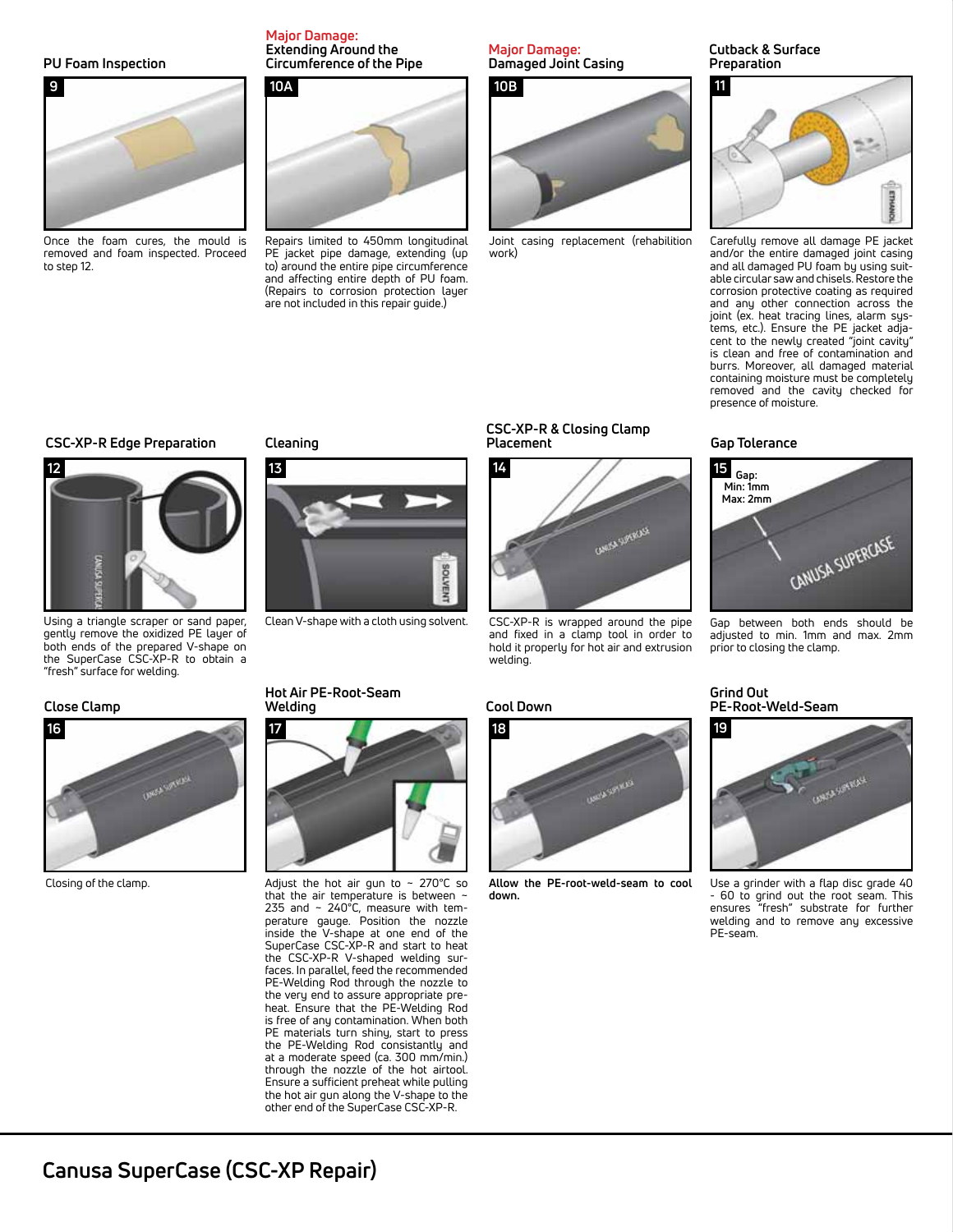

Clean V-shape seam with a cloth using solvent.

#### **Clean V-Shape Seam Extrusion Weld - Preheat Extrusion Welding Cool Down**



a) Shown above, the field extrusion welder must be preheated to the correct temperature (~ 270°C).

b) Use appropriate welding shoe (with a flat carved out shape) and adjust the temperature of the PE-Welding-Material to  $-270^{\circ}$ C.



Position the field-extrusion welder on top of the V-shape at one end of the SuperCase CSC-XP-R and start to heat the V-shaped CSC-XP-R welding surfaces. Ensure that the used PE-Welding Rod is free of any contamination. When both sides of the V-shape turn shiny, press the start button to begin welding. Note: The PE-Welding process with a field extrusion welder requires pushing of the equipment rather than pulling as carried out for the PE-root-seam welding. At a moderate speed (ca. 300mm/ min.; rod feeding speed 4-5) continue the welding process. Ensure a sufficient preheat and a flat weld seam is being created on top of the SuperCase CSC-XP-R while pushing the field extrusion welder along the V-shape to the other end of the SuperCase CSC-XP-R.



Allow the PE-extrusion-weld-seam to cool down.

### **Grind PE-Extrusion-Weld-Seam**



Using a grinder with a flap disc grade 40-60 grind both sides of the weld seam to a round cap shape.

**Canusa CLR-200 Closure Application**



Measure a piece of CLR-200 closure material - 5 mm shorter than the full width of the CSC-XP-R and prepare the ends by cutting the corners off (1 by 1 cm) to reduce possibility of lifting. The CLR-200 is installed along the entire weld seam to prevent overheating during the application process.

#### **Closure Application (Continued)**



Ensure that the CLR-200 closure is fully conforming around the weld seam by rolling the full surface.

#### **Removal of PE-Welding Clamp**



Allow the PE-extrusion-weld-seam and closure to cool down.

#### **Standard SuperCase CSC-XP Installation Process**

### **28**



**Exception:** When foam voids are filled in with a removable mould, shrink the entire CSC-XP-R casing across its length.

#### **Backfilling Guidelines**

To prevent damages to the CSC-XP-R, use selected backfill material (no sharp stones or large particles).